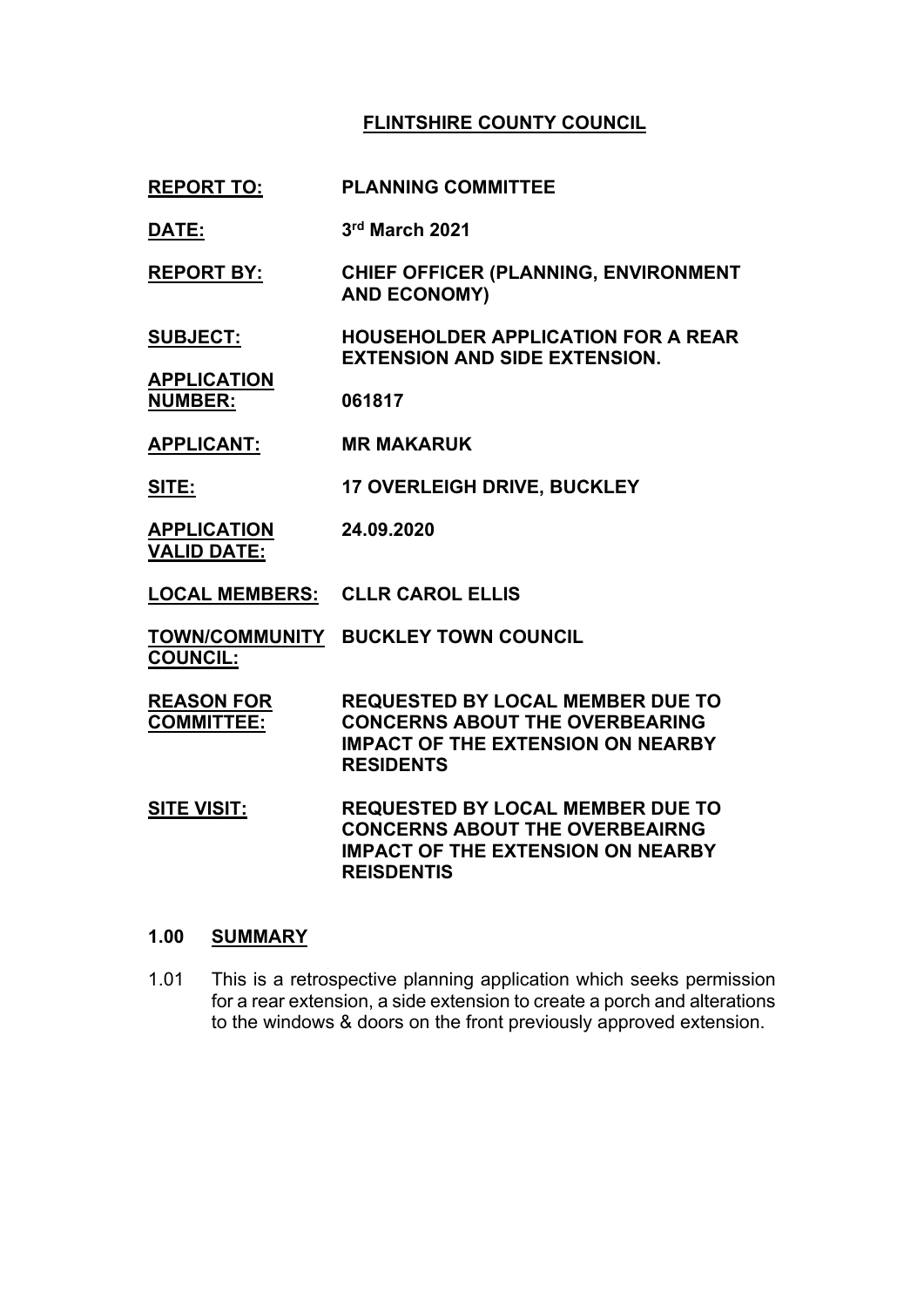## **2.00 RECOMMENDATION: TO GRANT PLANNING PERMISSION, SUBJECT TO THE FOLLOWING :-**

Conditions:

- 1. In accordance with the approved plans.
- 2. Notwithstanding the details shown upon the approved plans the bathroom window and ensuite window shall be obscure glazed in accordance with details to be submitted agreed and implemented within 3 months of the date of this permission.

# **3.00 CONSULTATIONS**

3.01 Local Member Councillor Ellis

To go to committee, concerns raised by other members and the public overbearing impacts on nearby residents.

The Officer planning appraisal for the original application 053265 is flawed by the omission of important relevant information.

A front door introduced under application 053265 has subsequently been removed, no external escape route now exists at the front of the property.

Buckley Town Council No Objections

Highway Development Control No objections to the proposal and no recommendation on highway grounds.

Community and Business Protection No adverse comments to make regarding this proposal

# **4.00 PUBLICITY**

4.01 Neighbour Notification

1 Neighbour notification received raising the following issues;

- No consultation received for the planning application 053265 in 2015.
- Had been advised that an application to the frontage of their property would not be likely to be supported however the application approved a front extension
- Privacy issues over the bedroom window approved under 053265.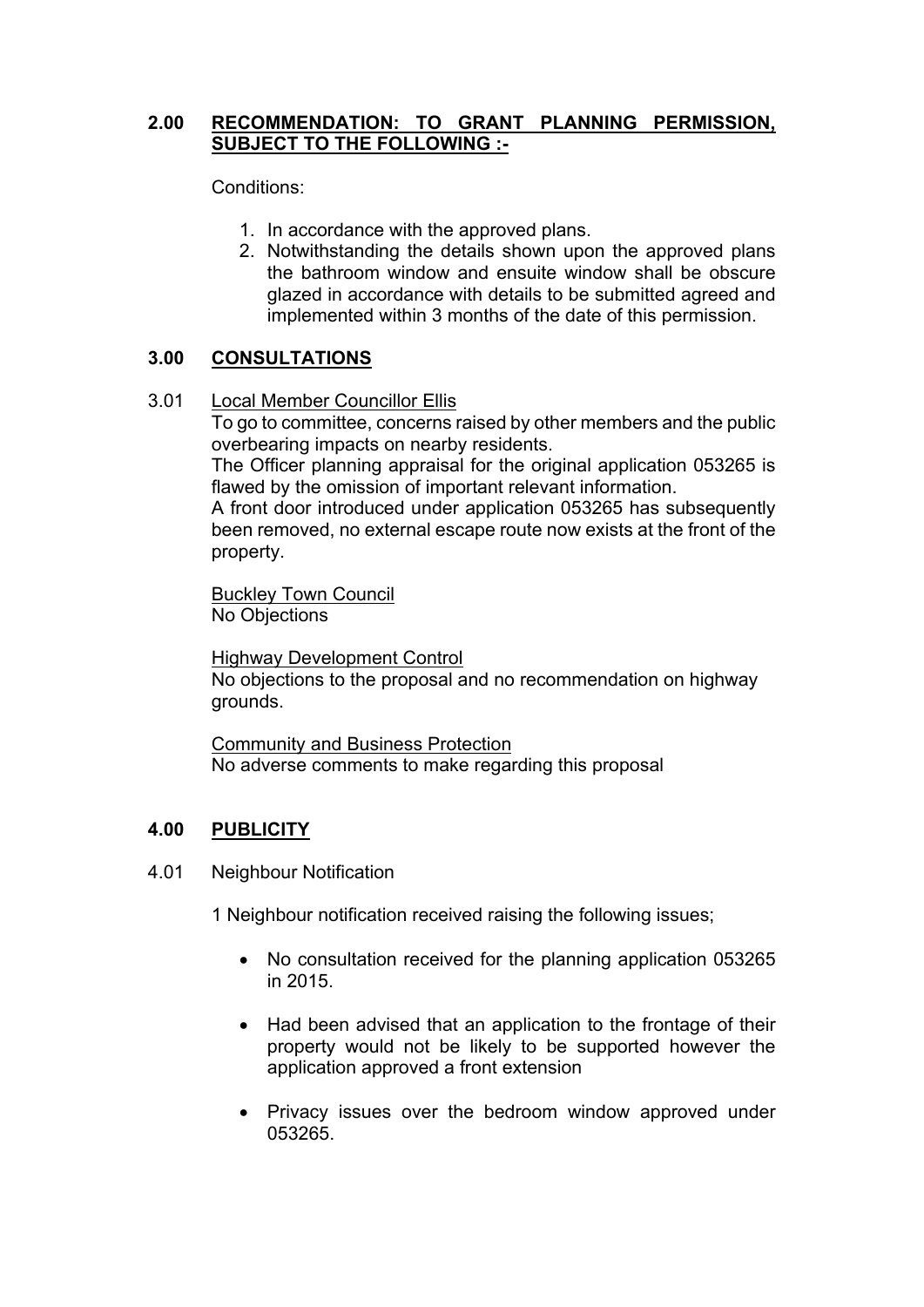- I am of the understanding that another window has been planned opposite my bedroom window, albeit a bathroom window.
- The rear extension was erected in July 2020 and now a flat roof has been requested, but protruding outwards 4 metres plus, when on the original plans it was just 3.2 metres inside, and the height of the new structure is also open to debate.
- If these plans get approval it will more than double the size of the floor area of the original building. It is well above what I believe to be the permitted area percentage.
- The front extension granted under permission has recently been altered, the door has been removed and windows altered.

## **5.00 SITE HISTORY**

### 5.01 **034340**

Two storey rear extension Refused 30.09.2002

### **035614**

Rear extension and alterations to roof to form additional accomodiation within roofspace Approved 26.06.2003

### **053265**

Erection of single storey extensions to front and side of dwelling Approved 14.04.2015

### **6.00 PLANNING POLICIES**

#### 6.01 Flintshire Unitary Development Plan

HSG12 House extensions and alterations GEN1 General requirements for development GEN2 Development inside settlement boundaries D1 Design quality, location and layout D2 design

SPGN No1. Extensions and Alterations to Dwellings SPGN No2. Space Around Dwellings

#### 6.02 National:

Planning Policy Wales Edition 10 December 2018 Technical Advice Note TAN 12 :Design (2016)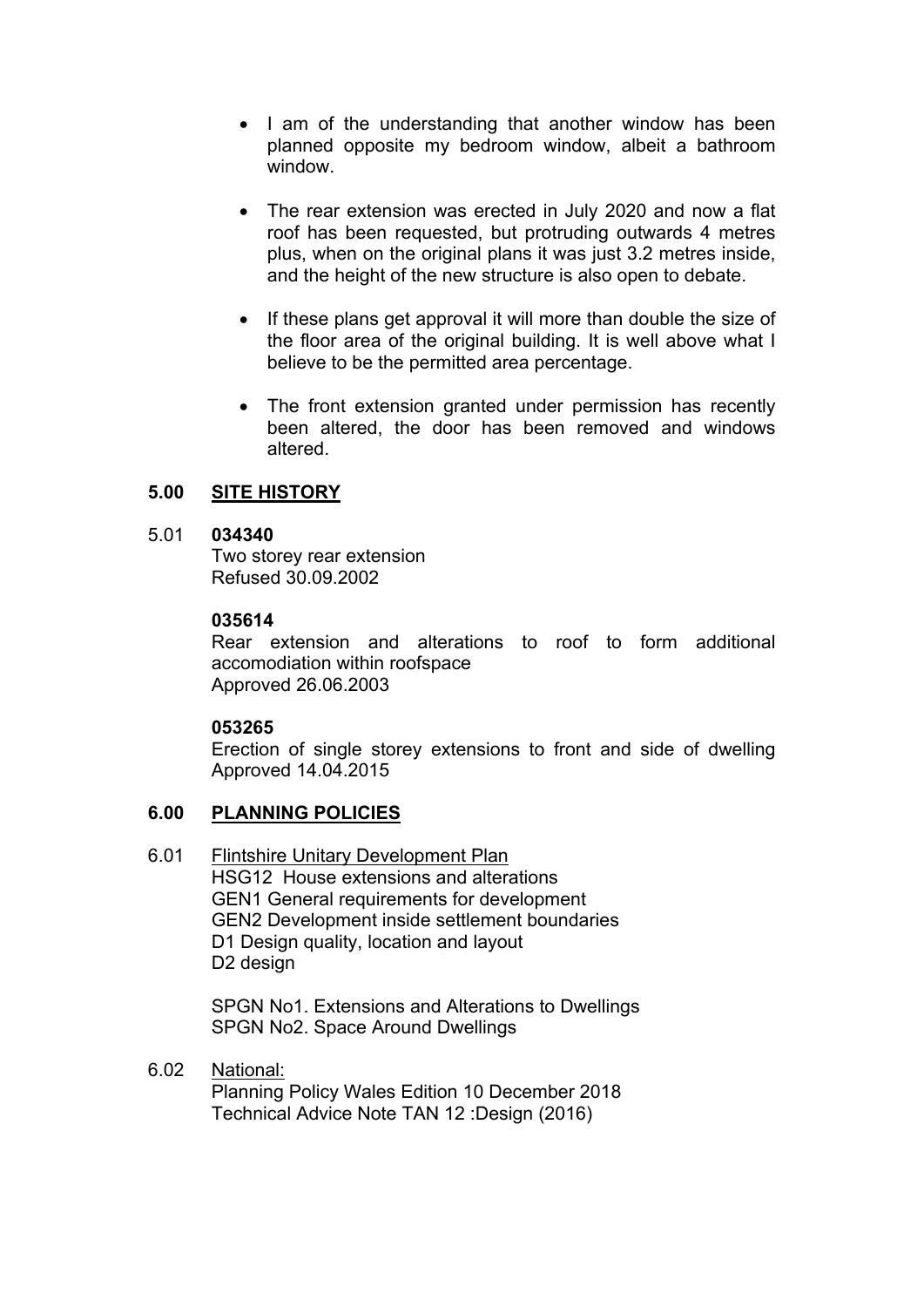# **7.00 PLANNING APPRAISAL**

#### 7.01 Site description

The application site is located within the settlement boundary of Buckley and comprises a detached bungalow of brick construction under a tiled roof. There is a driveway to the front and side of the property accommodating off road parking together with a front and a large rear garden providing amenity space.

7.02 The application is a retrospective application to regularise works following the receipt of an enforcement complaint and an investigation. The works undertaken have created a single storey extension to the rear of the dwelling. The rear extension projects from the rear elevation of the dwelling by 4m having and has a width of approximately 8m to match the existing dwelling. The roof is a flat with a raised roof lantern. This proposal also includes a small side extension to create a porch and some alterations to the doors and windows on the previously approved front extension.

### **Background**

- 7.03 Planning permission was granted under delegated powers reference 053265 on 14.04.2015 for a front and rear extension. The application which was approved was for a front extension which was completed in 2015 and a rear extension. The rear extension as approved projected from the rear of the property by 3.5m with a pitched roof measuring approximately 5.6m to the ridge.The front extension was implemented as approved but the rear extension was not implemented.
- 7.04 The front extension approved in 2015 was to provide a front porch and dining area. There have been some alterations to the internal layout and this area is now proposed to become a bedroom with ensuite. These internal re-arrangements do not require planning permission.
- 7.05 The front entrance has been removed and the large window to the front has been replaced with two smaller windows and the window to the side will now be obscurely glazed. These alterations did not require planning permission.
- 7.06 The plans approved in 2015 show 3 windows along the side of the property closest to No 16. These windows were serving a bathroom, bedroom and a dining area. The new plans accompanying the current application indicate the 3 windows will be serving a bedroom and ensuite. Therefore two of these windows will be obscurely glazed. The material difference between that which was approved and that whilst is proposed is a reduction in windows to habitable rooms from 2NO. (to a bedroom and dining room) to 1No. (to a bedroom).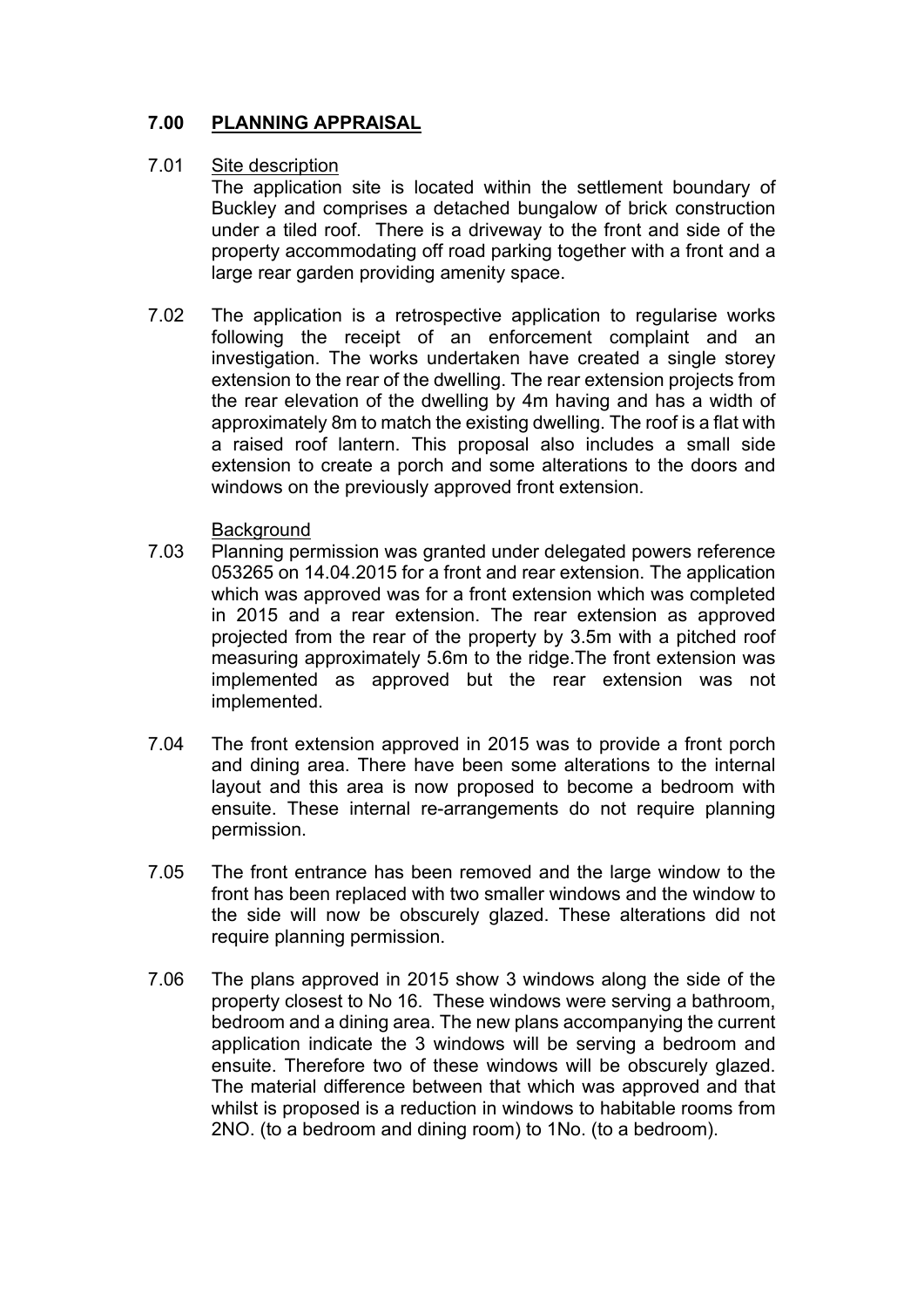- 7.07 A side extension, measuring 1.5m in width by 3m in length has been created to provide a porch. A door is proposed to the front elevation. This has been built in brick to match the existing property and along with the rear extension forms part of application 061817.
- 7.08 Main Issues

It is considered the main issues within the determination of this application are:

- 1. the effects upon the character and appearance of the building and surrounding area; and
- 2. the effects upon the living conditions of the occupiers of existing adjacent dwellings.
- 7.09 Character and Appearance.

Although the development is larger than the previously approved plans, in terms of character and appearance, the proposal respects the design of the bungalow and surroundings. Although the lantern style roof is a more modern feature, these are commonly used throughout settings such as this and do appear out of character with in the bungalow. The development also utilises materials which match the existing dwelling.

- 7.10 The neighbouring property No. 16 has a similar style rear extension with a flat roof. It is therefore considered that the proposal respects the existing dwelling and character of the surrounding area.
- 7.11 In terms of scale the proposal will retain adequate amenity area once built. It is considered that the works are subordinate in scale and will not be deemed as overdevelopment of the site.
- 7.12 The extensions approved under the previous planning application (Reference 053265) amounted to an increase in the size of the original dwelling by approximately 59%. The extensions subject of this application amounts to an overall increase of size of the original dwelling by approximately 78%. Although this is over the 50% general guideline which his expressed within the reasoned justification of Policy HSG12 and within SPGN No2 Space about Dwellings, it is not considered that the extensions are out of scale and character. This is because the proposals are similar in scale and character to other dwellings in Overleigh Drive as can be seen on the location plan and that the large plot and position of the rear extension has not breached the 45 degree guideline which is used to help officers consider whether an extension has an unacceptable impact on people living nearby. This matter is examined in more detail below.
- 7.13 Living Conditions

The proposal includes a single storey extension with a flat roof, the rear garden is bound by close boarded timber fencing.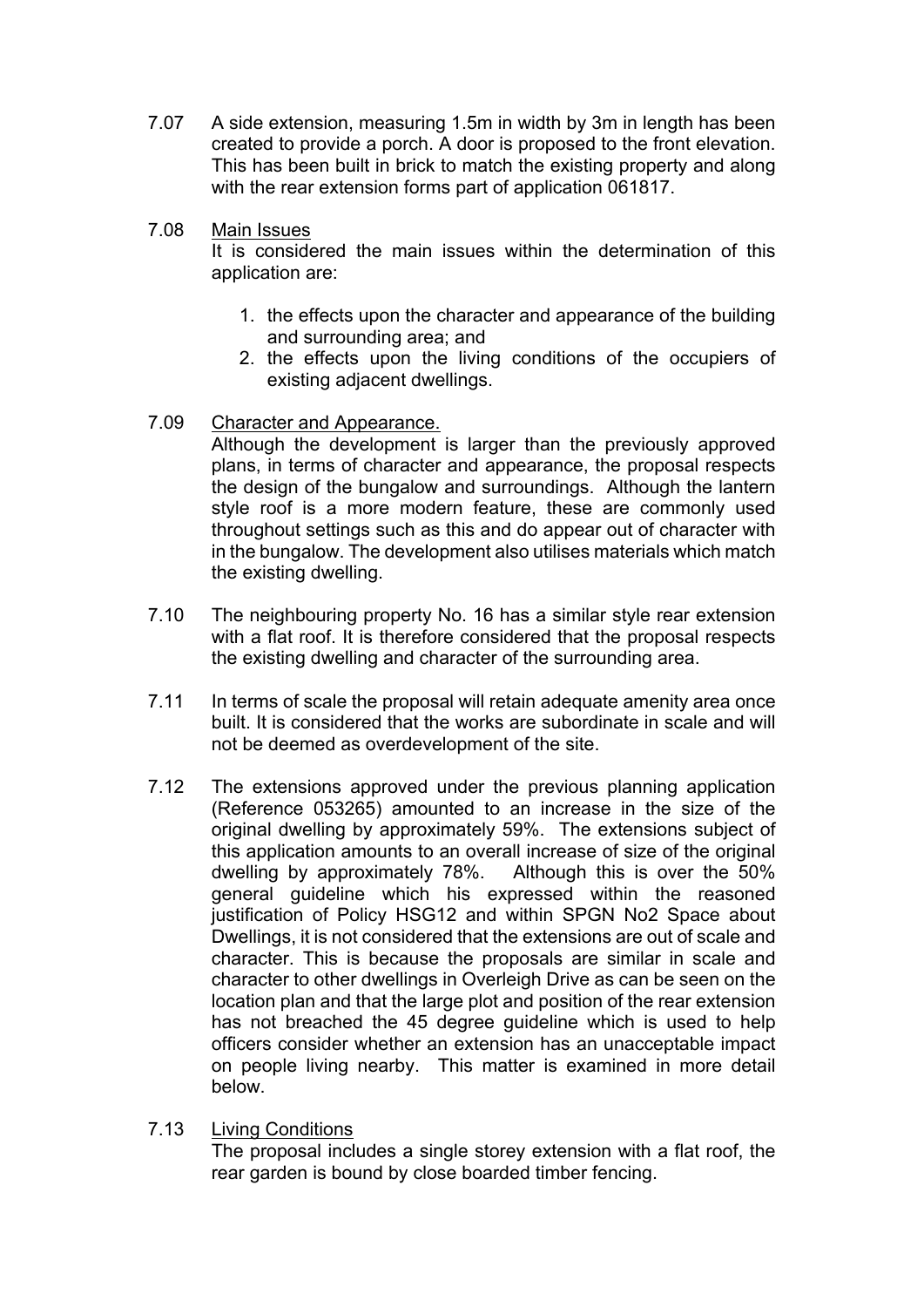- 7.14 The rear extension does not project past the 45 degree line as set out in SPG1. Although there is a slight infringement with the 25 degree measurement to the eaves of the proposed extension, the proposal is a flat roof single storey extension and it is considered that its vertical emphasis is not significant and would not adversely affect the living conditions of the adjacent properties.
- 7.15 Whilst the front extension has been altered slightly from what was previously approved, the door has been removed and a large window replaced with two smaller windows, these do not cause any overlooking issues. The window that was serving a dining room will now be serving an ensuite and therefore will be obscurely glazed, which will have less of an impact than the previously approved plans.
- 7.16 Concerns have been raised regarding the proposed bathroom window. I have placed a condition on this approval so that the bathroom and ensuite windows will be of obscure glazed, non opening which will be retained in perpetuity
- 7.17 SPGN No 2 states that the private amenity space required for a three bedroom dwelling is 70m<sup>2</sup>. The private amenity space retained following these proposals exceeds this, retaining approximately 125m<sup>2</sup> .
- 7.18 I do not therefore consider that the proposal will have a negative impact on the neighbouring properties and am satisfied therefore that the proposals comply with the criteria contained with policy HSG12.

### 7.19 Other Matters

A third party has raised issues in response to consultation which I address in turn below.

- i) No consultation was received for the planning application 053265 - Our records confirm that consultations were sent out.
- ii) Concerns have also been expressed that a bedroom window was inserted opposite an existing bedroom window without any notification - This window formed part of the planning application 053265 and again, our records show consultations were sent out. There is no complaint recorded about the works which were completed several years ago in reference to planning permission 053265 which was approved 6 years ago which would have allowed the Council to address this matter at the relevant time. This is not a matter which is attracts significant weight in the overall planning balance when determining the current application.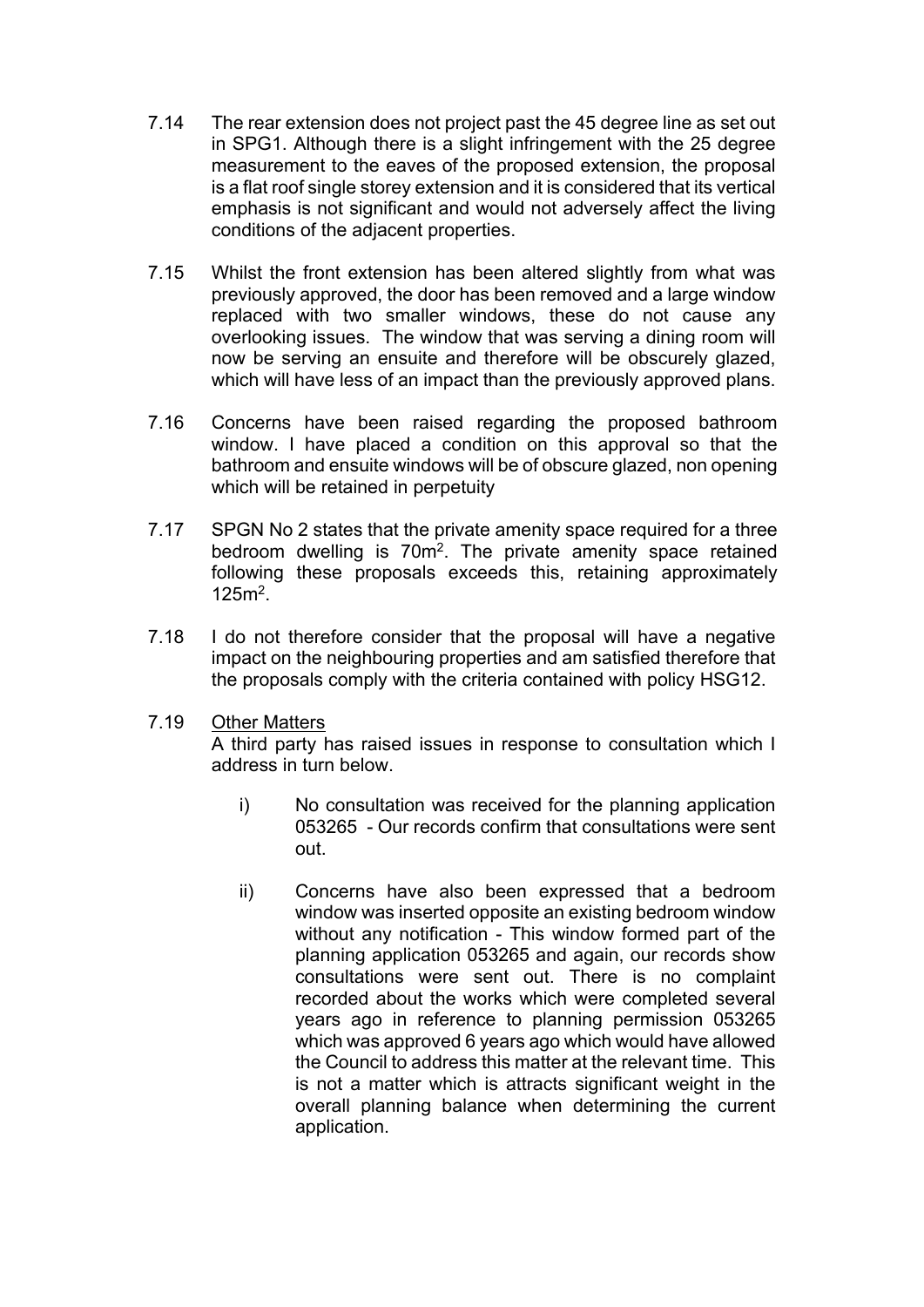- iii) The application is retrospective as the owner has not built in accordance with the approved plans. - The Development Management Manual is clear that the retrospective nature of a planning application is not a matter weighing against a recommendation for approval. Planning legislation clearly allows an applicant to regularise works, as has occurred in this event.
- iv) Comments have been made that a neighbour was advised that a similar style front extension would not be likely to be supported on the neighbouring property - No application has been submitted by any third party for consideration so this is speculation.
- v) Cllr Ellis has expressed concern that the development does not provide an adequate emergency escape - This provision would be regulated by the Building Regulations. When legislation provision exists elsewhere, a planning application should not seek to replicate those controls and therefore this is a matter which can only be attributed the most minor of weight in the planning balance.
- vi) The officer planning appraisal for the original application 053265 is flawed by the omission of important relevant information - if there is an error in the report relating to a decision approved in 2015, this is something that cannot be rectified through the current application. It is reemphasised that this matter was not raised by the third party at any time prior to the submission of this application.
- 7.20 These matters, when considered either in isolation or in combination, do not serve to weigh against my considertation of the merits of this application and I recommend accordingly.

### **8.00 CONCLUSION**

The extension and alteration of the property in the manner proposed is considered to be of appropriate form and scale relative to the existing bungalow and existing development at this location. The proposal is considered to be reflective of the character of the existing property in form and design. It is my view that there is no detrimental impact on the living conditions of occupiers of existing properties from overlooking or overshadowing and is acceptable having regard to policies GEN1, HSG12 and D2 of the Flintshire Unitary Development Plan, and Supplementary Planning Guidance Notes 1 and 2.

# 8.01 Other Considerations

The Council has had due regard to its duty under Section 17 of the Crime and Disorder Act 1998 and considered that there would be no significant or unacceptable increase in crime and disorder as a result of the recommended decision.